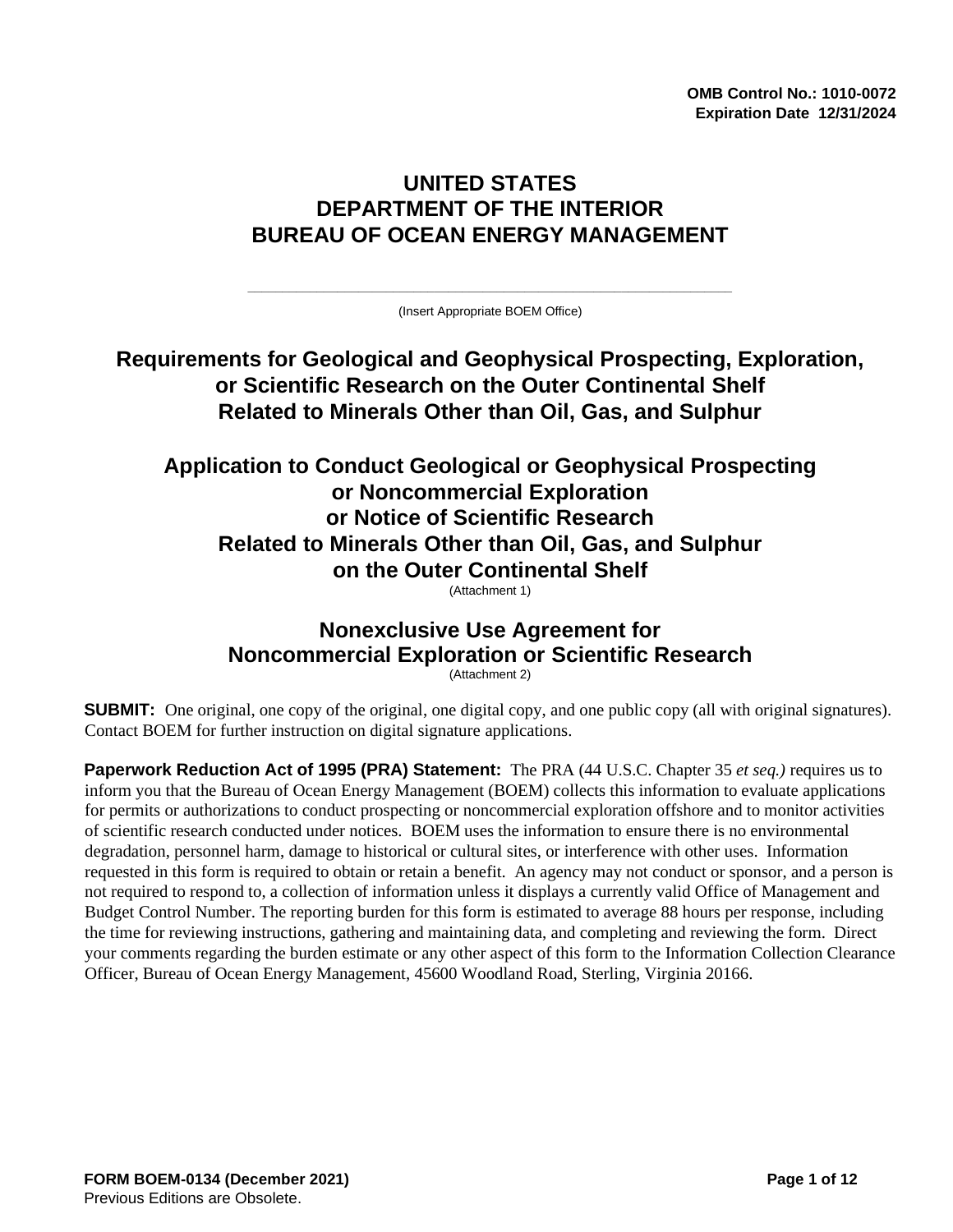### **UNITED STATES DEPARTMENT OF THE INTERIOR BUREAU OF OCEAN ENERGY MANAGEMENT**

### **REQUIREMENTS FOR GEOLOGICAL AND GEOPHYSICAL PROSPECTING, EXPLORATION, OR SCIENTIFIC RESEARCH ON THE OUTER CONTINENTAL SHELF RELATED TO MINERALS OTHER THAN OIL, GAS, AND SULPHUR**

### **Authority**

You must perform all geological and geophysical prospecting, noncommercial exploration, or scientific research activities authorized and conducted on the Outer Continental Shelf (OCS) according to the OCS Lands Act, 30 CFR Part 580, as applicable, and other applicable Federal statutes and regulations, as amended.

### **General Requirements of Permits, Authorizations, and Notices**

You must conduct geological and geophysical activities for mineral prospecting, noncommercial exploration, or scientific research activities authorized under Section 11 of the OCS Lands Act, 30 CFR Part 580, as applicable, and in compliance with all applicable mitigation measures so that those activities do not:

- A. Interfere with or endanger operations under any lease or right-of-way or permit issued or maintained under the OCS Lands Act;
- B. Cause harm or damage to aquatic life or to the marine, coastal, or human environment;
- C. Cause pollution;
- D. Create hazardous or unsafe conditions;
- E. Unreasonably interfere with or harm other uses of the area (including submarine cables); or,
- F. Disturb archaeological resources.

Any person conducting geological or geophysical activities for mineral prospecting, noncommercial exploration, or scientific research under Section 11 of the OCS Lands Act and 30 CFR Part 580, as applicable, must immediately report to us if you:

- A. Detect hydrocarbon and/or mineral occurrences;
- B. Encounter environmental hazards which constitute an imminent threat to human activity; or,
- C. Are aware of activities which adversely affect the environment, aquatic life, archaeological resources, or other uses of the area in which you are conducting prospecting or scientific research activities.

Any person conducting shallow or deep stratigraphic test drilling activities under a permit for prospecting or scientific research notice under 30 CFR Part 580 must utilize the best available and safest technologies that BOEM determines to be economically feasible.

The authorization BOEM grants you under Section 11 of the OCS Lands Act and 30 CFR Part 580, as applicable, to conduct geological and geophysical prospecting or noncommercial exploration for minerals other than oil, gas, and sulphur or for scientific research does not confer a right to any discovered oil, gas, or other minerals, or to a lease under the OCS Lands Act.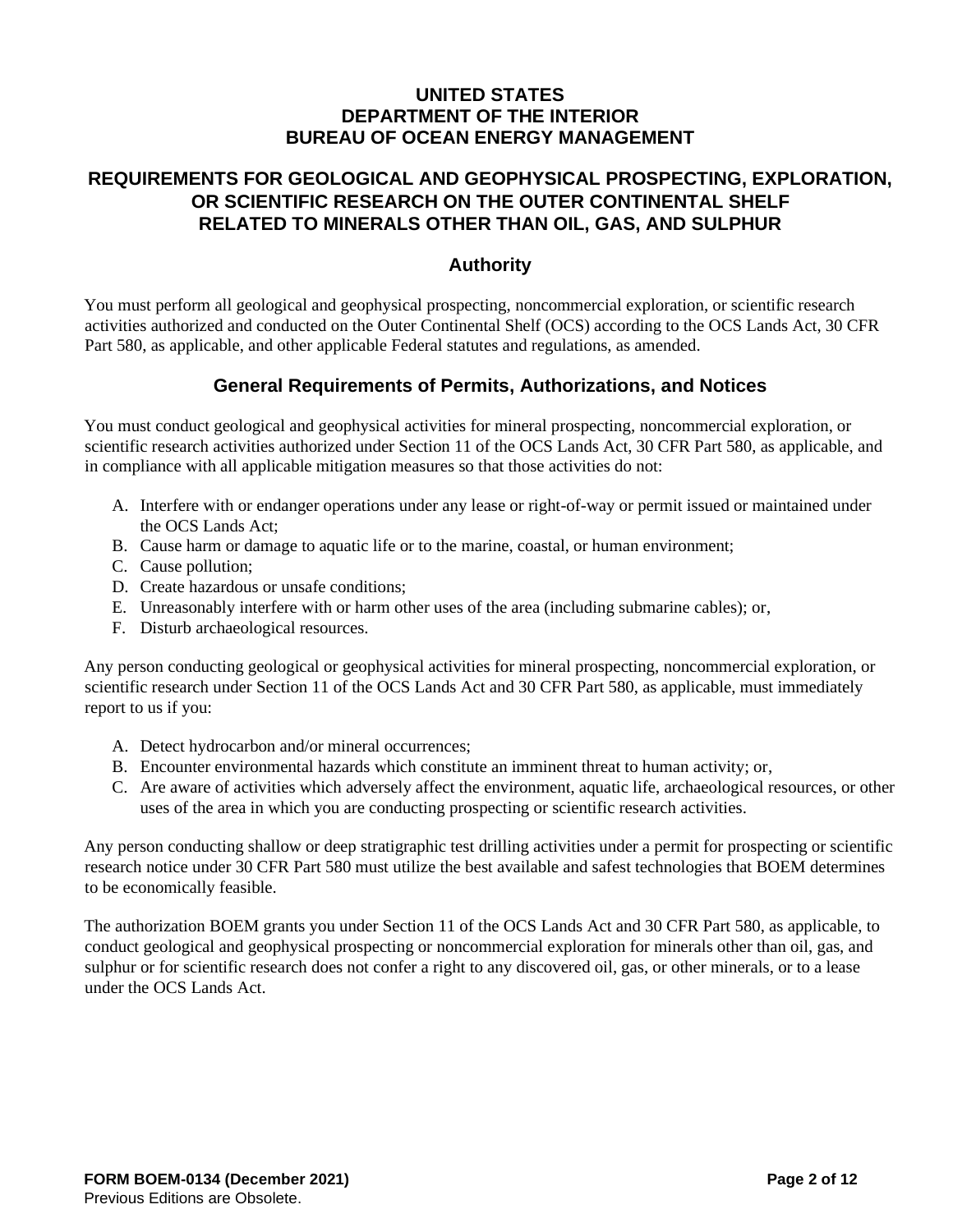## **Time Restriction for Permits, Authorizations, and Notices**

Activities are approved for a specified period and typically do not exceed 1 year. Any extensions requested typically do not exceed1 year.

#### **Geological and Geophysical Activities Requiring Permits, Authorizations, and Notices**

#### **Geological and Geophysical Prospecting or Noncommercial Exploration for Mineral Resources**

You may not conduct geological and geophysical prospecting or noncommercial exploration for minerals other than oil, gas, and sulphur in the OCS without an approved permit or authorization unless you conduct such activities under a lease issued or maintained according to the OCS Lands Act. You must obtain separate permits or authorizations for either geological or geophysical prospecting or noncommercial exploration for mineral resources. If BOEM disapproves your application, the statement of rejection will give the reasons for the denial and will advise the applicant of those changes needed for you to obtain approval.

#### **Geological and Geophysical Scientific Research**

You may not conduct geological and geophysical scientific research related to minerals other than oil, gas, and sulphur in the OCS without filing of a notice. You must obtain a permit for geological and geophysical scientific research which involves the use of solid or liquid explosives or the drilling of a deep stratigraphic test. If BOEM disapproves your application, the statement of rejection will give the reasons for the denial and will advise you of the changes needed for you to obtain approval.

You must file a notice with BOEM at least 30 days before you begin scientific research not requiring a permit or authorization. We may inform you of environmental laws and regulations pertaining to activities on the OCS. BOEM recommends that you submit your notice 90-120 days prior to beginning your work to ensure timely review of your notice by BOEM.

### **Information Required for Permits or Authorizations**

You must complete the applicable sections of the Application (Attachment 1) and must include a public-information, page-size map(s) showing the location of the proposed area of activity (Section B.2 or C.1). In addition, you must submit the appropriate attachment to Section D of the Application. This includes a detailed map of the proposed activity for Section D.8 (Geological Application) or Section D.11 (Geophysical Application). Only applicants for a *Notice of Scientific Research* or *Noncommercial Authorization* must complete a Nonexclusive Use Agreement (Attachment 2).

The information you provide on the Application (excluding Section D) and on the Nonexclusive Use Agreement, including continuation sheets and the page-size map(s), is NON-PROPRIETARY INFORMATION. These non-proprietary portions of the application constitute the "public information" copy of Form BOEM-0134 and will be made available to the public with the executed permit or authorization.

The information listed in section D is PROPRIETARY INFORMATION, unless you plan to conduct noncommercial exploration. If PROPRIETARY, BOEM will not make this information available to the public without your consent for a period mandated by law or regulation. However, BOEM may determine that earlier release is necessary to properly develop the area permitted.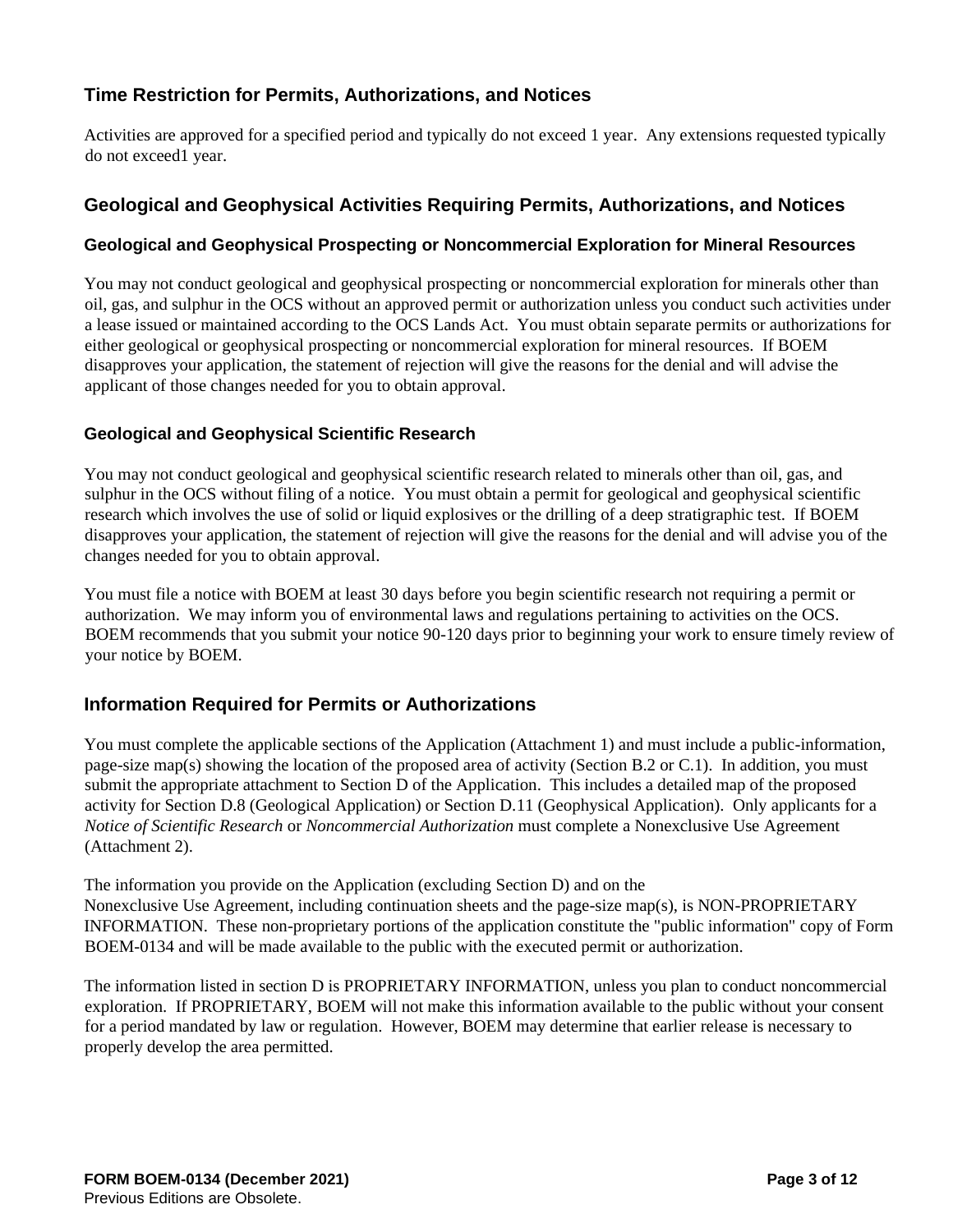## **Modifications to Approved Permits or Authorizations**

BOEM must approve any modification to the permitted or authorized operations.

#### **Filing Locations for Application to Conduct Prospecting or Noncommercial Exploration for Mineral Resources and for Permits or Notices to Conduct Scientific Research**

File one original, one copy of the original, one digital copy, and one public copy (all with original signatures) at the following locations at least 30 days before you begin operations. Contact BOEM for further instruction on digital signature applications. BOEM recommends that you submit your notice (or application) 90-120 days prior to beginning your work to ensure timely review of your notice by BOEM.

A. For the OCS off the State of Alaska:

Regional Supervisor for Resource Evaluation Bureau of Ocean Energy Management Alaska OCS Region 3801 Centerpoint Dr., Suite #500 Anchorage, Alaska 99503-5823

B. For the OCS off the Atlantic Coast, Puerto Rico, and U.S. Territories in the Caribbean Sea:

Chief, Marine Minerals Division Bureau of Ocean Energy Management Office of Strategic Resources 45600 Woodland Road Sterling, Virginia 20166-9216

C. For the OCS in the Gulf of Mexico:

Regional Supervisor for Resource Evaluation Bureau of Ocean Energy Management Gulf of Mexico OCS Region 1201 Elmwood Park Boulevard New Orleans, Louisiana 70123-2394

D. For the OCS off the States of California, Oregon, Washington, or Hawaii and other U.S. Territories in the Pacific Ocean:

Regional Supervisor for Office of Strategic Resources Bureau of Ocean Energy Management Pacific OCS Region 760 Paseo Camarillo, Suite #102 Camarillo, California 93010-6092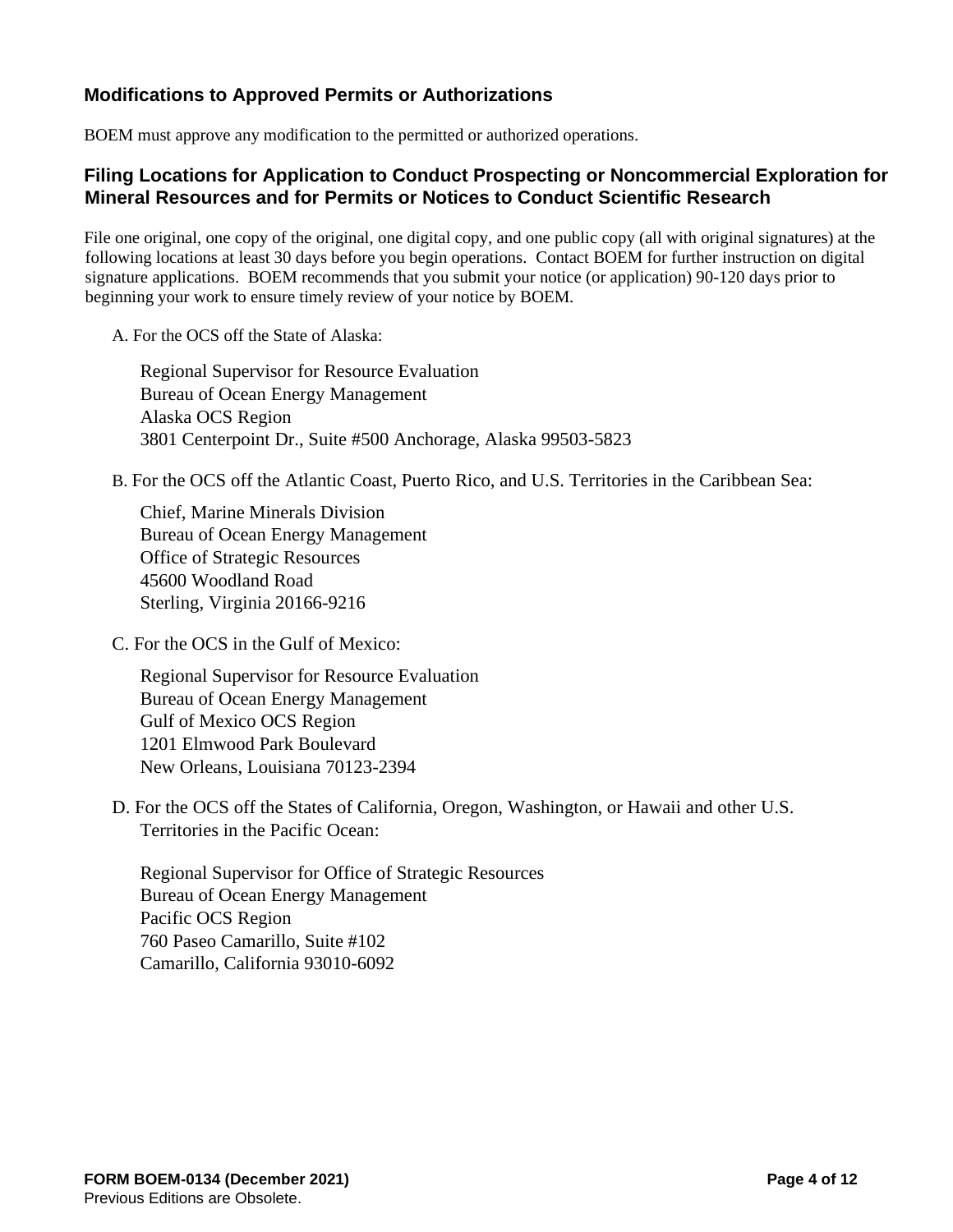#### **UNITED STATES DEPARTMENT OF THE INTERIOR BUREAU OF OCEAN ENERGY MANAGEMENT**

**\_\_\_\_\_\_\_\_\_\_\_\_\_\_\_\_\_\_\_\_\_\_\_\_\_\_\_\_\_\_\_\_\_\_\_\_\_\_\_\_\_\_\_\_\_\_** (Insert Appropriate BOEM Office)

### **APPLICATION TO CONDUCT GEOLOGICAL OR GEOPHYSICAL PROSPECTING OR NONCOMMERCIAL EXPLORATION OR NOTICE OF SCIENTIFIC RESEARCH RELATED TO MINERALS OTHER THAN OIL, GAS, AND SULPHURON THE OUTER CONTINENTAL SHELF**

(Section 11, Outer Continental Shelf Lands Act of August 7, 1953, as amended on September 18, 1978, by Public Law 95-372, 92 Statute 629, 43 U.S.C. 1340; and 30 CFR Parts 580 and 280, as applicable)

| Name of Applicant                                                          |  |
|----------------------------------------------------------------------------|--|
| Number and Street                                                          |  |
| City, State, and Zip Code                                                  |  |
| Application is made for the following activity:                            |  |
| Geological prospecting or noncommercial exploration for mineral resources  |  |
| Geological scientific research                                             |  |
| Geophysical prospecting or noncommercial exploration for mineral resources |  |
| Geophysical scientific research                                            |  |

**Submit:** One original, one copy of the original, one digital copy, and one public copy (all with original signatures). Contact BOEM for further instruction on digital signature applications.

================================================

**To be completed by BOEM**

**Permit or Authorization Number:** \_\_\_\_\_\_\_\_\_\_\_\_\_\_\_\_\_\_\_\_\_\_\_\_\_\_\_\_\_\_ **Date:** \_\_\_\_\_\_\_\_\_\_\_\_\_\_\_\_\_\_\_\_\_\_\_\_\_\_\_\_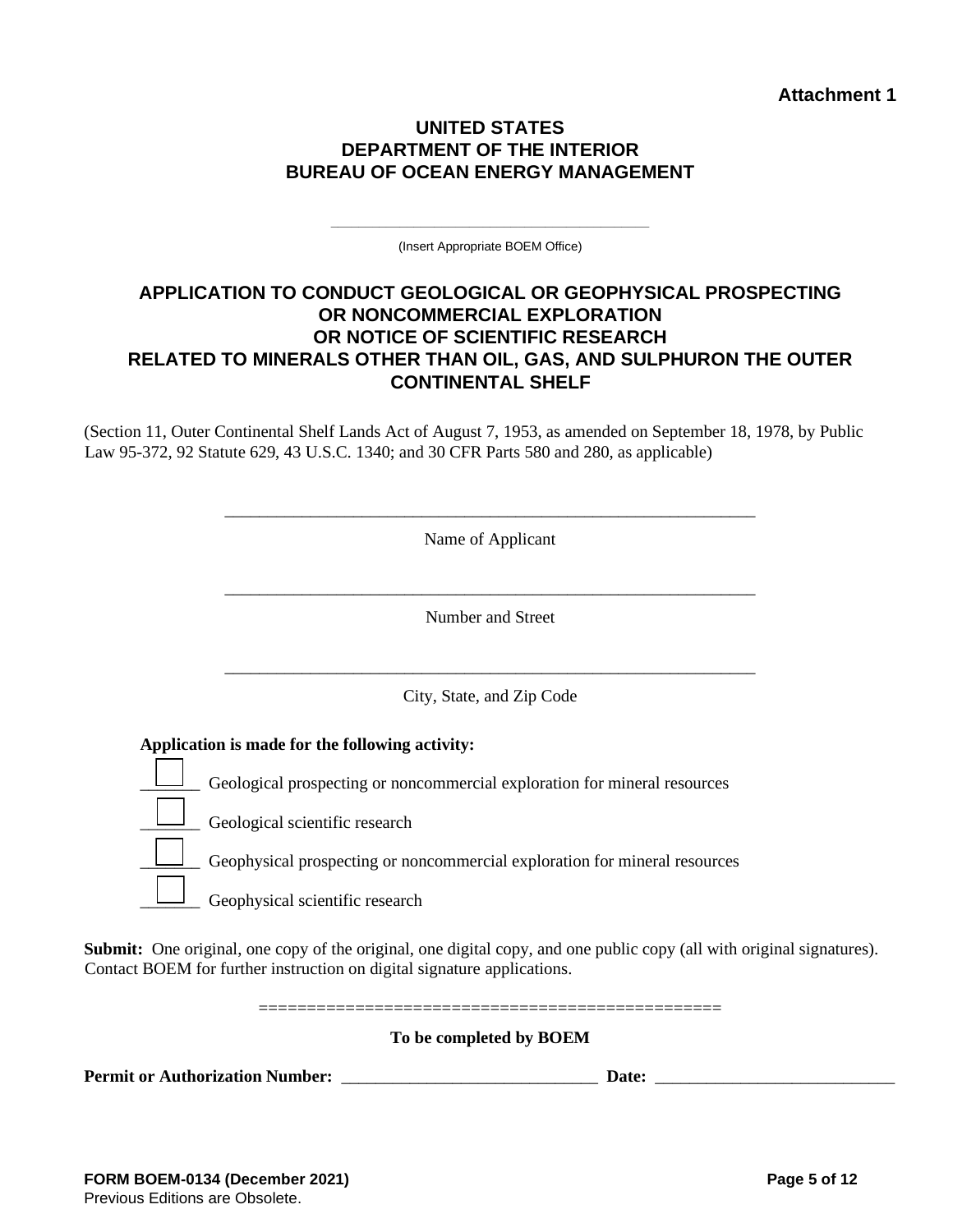## **A. General Information**

1. The activity will be conducted by:

|    | <b>Applicant Name</b>           |                                                                                                                                                                                                                                                                                                                                                                                                                                                                                                                                                                                                                                                                                        |  |  |  |  |  |
|----|---------------------------------|----------------------------------------------------------------------------------------------------------------------------------------------------------------------------------------------------------------------------------------------------------------------------------------------------------------------------------------------------------------------------------------------------------------------------------------------------------------------------------------------------------------------------------------------------------------------------------------------------------------------------------------------------------------------------------------|--|--|--|--|--|
|    |                                 | Purchaser(s)/User(s)/Sponsor of the Data                                                                                                                                                                                                                                                                                                                                                                                                                                                                                                                                                                                                                                               |  |  |  |  |  |
|    | Number and Street               | Number and Street                                                                                                                                                                                                                                                                                                                                                                                                                                                                                                                                                                                                                                                                      |  |  |  |  |  |
|    | City, State, and Zip Code       | City, State, and Zip Code                                                                                                                                                                                                                                                                                                                                                                                                                                                                                                                                                                                                                                                              |  |  |  |  |  |
|    | Telephone/FAX Numbers           | Telephone/FAX Numbers                                                                                                                                                                                                                                                                                                                                                                                                                                                                                                                                                                                                                                                                  |  |  |  |  |  |
|    | E-Mail Address                  | <b>E-Mail Address</b>                                                                                                                                                                                                                                                                                                                                                                                                                                                                                                                                                                                                                                                                  |  |  |  |  |  |
| 2. | The purpose of the activity is: |                                                                                                                                                                                                                                                                                                                                                                                                                                                                                                                                                                                                                                                                                        |  |  |  |  |  |
|    | Prospecting                     |                                                                                                                                                                                                                                                                                                                                                                                                                                                                                                                                                                                                                                                                                        |  |  |  |  |  |
|    | Noncommercial Exploration       |                                                                                                                                                                                                                                                                                                                                                                                                                                                                                                                                                                                                                                                                                        |  |  |  |  |  |
|    | Scientific Research             |                                                                                                                                                                                                                                                                                                                                                                                                                                                                                                                                                                                                                                                                                        |  |  |  |  |  |
| 3. | Information.)                   | Describe your proposed survey activities (i.e., vessel use, geophysical sources, geological operations, etc.) and<br>describe the potential environmental effects of the proposed activity, including potential adverse effects on marine<br>life. Describe what steps are planned to minimize these adverse effects (mitigation measures). For example: 1)<br>Potential Effect: Sound levels causing disturbance; Mitigation: Marine Mammal Observers, marine mammal<br>exclusion zone or 2) Potential Effect: Bottom disturbance; Mitigation: Assisted deployment/ retrieval of<br>vibracoring rigs. (You may provide as a separate attachment. Label as BOEM-0134 Section A General |  |  |  |  |  |
|    |                                 |                                                                                                                                                                                                                                                                                                                                                                                                                                                                                                                                                                                                                                                                                        |  |  |  |  |  |
| 4. |                                 |                                                                                                                                                                                                                                                                                                                                                                                                                                                                                                                                                                                                                                                                                        |  |  |  |  |  |
|    |                                 |                                                                                                                                                                                                                                                                                                                                                                                                                                                                                                                                                                                                                                                                                        |  |  |  |  |  |
| 5. |                                 |                                                                                                                                                                                                                                                                                                                                                                                                                                                                                                                                                                                                                                                                                        |  |  |  |  |  |
|    |                                 |                                                                                                                                                                                                                                                                                                                                                                                                                                                                                                                                                                                                                                                                                        |  |  |  |  |  |
|    | Telephone (Local)               |                                                                                                                                                                                                                                                                                                                                                                                                                                                                                                                                                                                                                                                                                        |  |  |  |  |  |
|    |                                 |                                                                                                                                                                                                                                                                                                                                                                                                                                                                                                                                                                                                                                                                                        |  |  |  |  |  |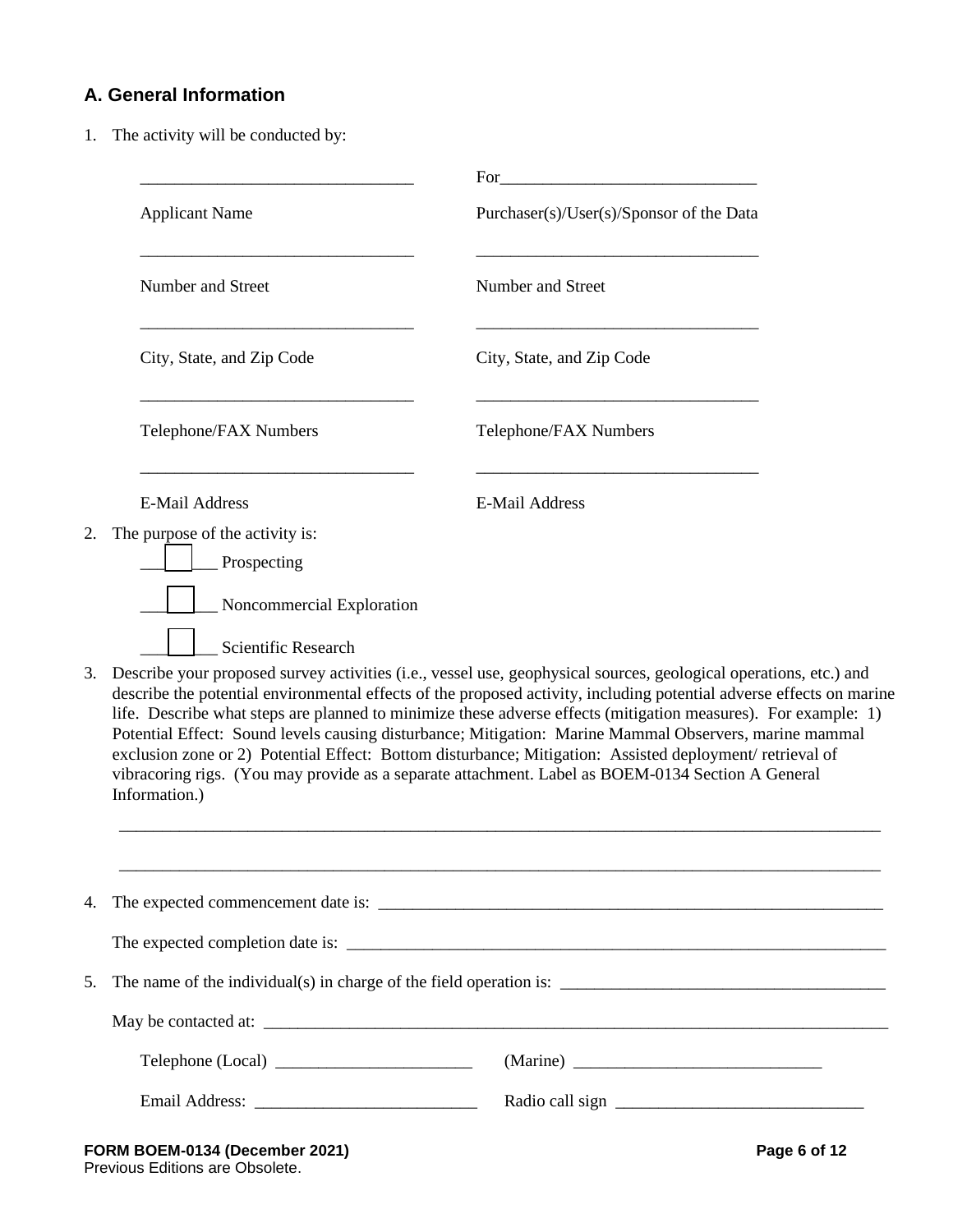6. The vessel(s) to be used in the operation is (are):

| Name $(s)$ | Registry Number(s)                                                                                                                 | Registered owner(s) |  |
|------------|------------------------------------------------------------------------------------------------------------------------------------|---------------------|--|
|            |                                                                                                                                    |                     |  |
|            |                                                                                                                                    |                     |  |
|            |                                                                                                                                    |                     |  |
|            |                                                                                                                                    |                     |  |
|            | 7. The port from which the vessel(s) will operate is: $\frac{1}{\sqrt{1-\frac{1}{2}}}\left  \frac{1}{\sqrt{1-\frac{1}{2}}}\right $ |                     |  |
|            |                                                                                                                                    |                     |  |
|            |                                                                                                                                    |                     |  |

## **B. Complete for Geological Prospecting or Noncommercial Exploration for Mineral Resources or Geological Scientific Research**

- 1. The type of operation is:
	- (a)  $\qquad$  Deep stratigraphic test, or (b) Shallow stratigraphic test with proposed total depth of  $\Box$ (c) \_\_\_\_\_\_\_\_\_\_ Vibracoring \_\_\_\_\_\_\_\_\_\_\_\_\_\_\_\_\_\_\_\_\_\_\_\_\_\_\_\_\_\_\_\_\_\_\_\_\_\_\_\_\_\_\_\_\_\_\_\_\_\_\_\_\_\_\_\_\_\_  $(d)$   $\Box$  Other  $\Box$
- 2. Attach a page-size map showing: 1) the proposed location for each sample or test. Where appropriate, a polygon enclosing the sampling or test sites may be used, 2) OCS protraction areas and lease blocks; coastline; point of reference; Submerged Lands Act boundary, 3) distance and direction from a point of reference to area of activity, and 4) label as "Public Information."

#### **C. Complete for Geophysical Prospecting or Noncommercial Exploration for Mineral Resources or Geophysical Scientific Research**

- 1. For the proposed operation:
	- (a) Acquisition method (Towed instrument, OBN, OBC, Streamer):

(b) Type of acquisition (Geophysical source type: chirp or sub-bottom profiler, side scan sonar, fathometer, other high resolution seismic, gravity, magnetic, other controlled-source electromagnetic, etc.)

\_\_\_\_\_\_\_\_\_\_\_\_\_\_\_\_\_\_\_\_\_\_\_\_\_\_\_\_\_\_\_\_\_\_\_\_\_\_\_\_\_\_\_\_\_\_\_\_\_\_\_\_\_\_\_\_\_\_\_\_\_\_\_\_\_\_\_\_\_\_\_\_\_\_\_\_\_\_\_\_\_\_\_\_\_\_\_\_

2. Attach a page-size map showing: 1) the proposed location for the activity with a representative polygon, 2) OCS protraction areas and lease blocks; coastline; point of reference; Submerged Lands Act boundary, 3) distance and direction from a point of reference to area of activity, and 4) label as "Public Information."

\_\_\_\_\_\_\_\_\_\_\_\_\_\_\_\_\_\_\_\_\_\_\_\_\_\_\_\_\_\_\_\_\_\_\_\_\_\_\_\_\_\_\_\_\_\_\_\_\_\_\_\_\_\_\_\_\_\_\_\_\_\_\_\_\_\_\_\_\_\_\_\_\_\_\_\_\_\_\_\_\_\_\_\_\_\_\_\_\_\_\_

3. List all energy source types to be used in the operation(s): (chirp or sub-bottom profiler, side scan sonar, fathometer, air gun or air gun array(s), towed dipole, etc.):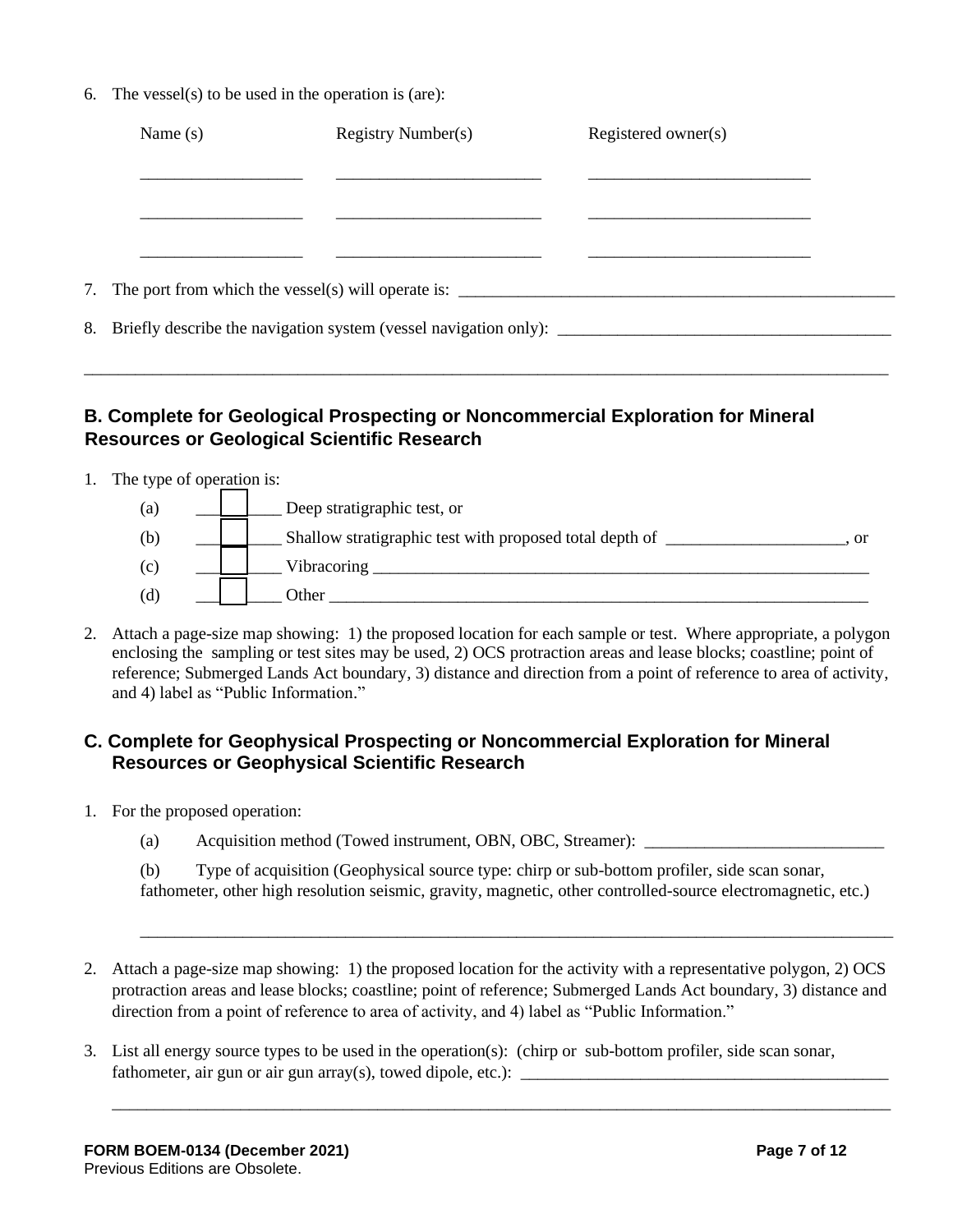| 4. Explosive charges will $\Box$ will not $\Box$ be used. If applicable, indicate the type of explosive and |  |  |  |  |  |
|-------------------------------------------------------------------------------------------------------------|--|--|--|--|--|
| maximum charge size (in pounds) to be used:                                                                 |  |  |  |  |  |
|                                                                                                             |  |  |  |  |  |

Type \_\_\_\_\_\_\_\_\_\_\_\_\_\_\_\_\_\_\_ Pounds \_\_\_\_\_\_\_\_\_\_\_\_ Equivalent Pounds of TNT \_\_\_\_\_\_\_\_\_\_\_

### **D. Proprietary and Additional Information Attachments**

Use the appropriate form on page 9 for a "geological" permit or authorization application, or the form on page 10 for a "geophysical" permit or authorization application. You must submit a separate form BOEM-0134 to apply for each geological or geophysical prospecting permit or exploration authorization, unless the activities are related or will be conducted concurrently.

### **E. Certification**

I hereby certify that foregoing and attached information are true and correct.

|                                                                            | TITLE                   |               |
|----------------------------------------------------------------------------|-------------------------|---------------|
|                                                                            |                         |               |
|                                                                            |                         |               |
|                                                                            | TO BE COMPLETED BY BOEM |               |
|                                                                            |                         |               |
| This application is hereby:                                                | of BOEM                 |               |
| $(a)$ $\qquad \qquad$ Accepted<br>(b) Returned for reasons in the attached |                         |               |
|                                                                            |                         | $\text{DATE}$ |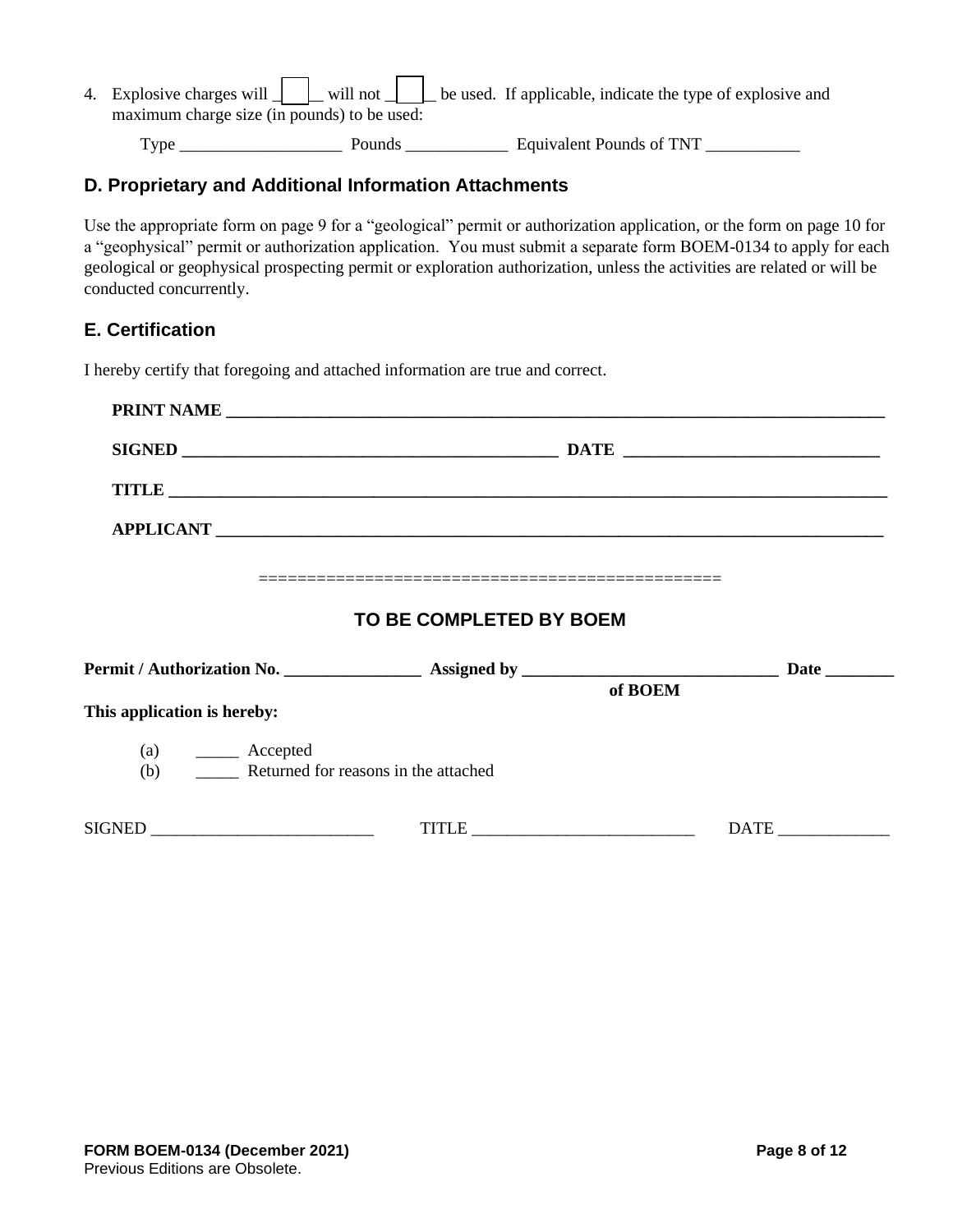### **Section D Proprietary and Additional Information Attachment Required for an Application for Geological Prospecting Permit or Noncommercial Exploration Authorization**

1. Description of proposed coring, drilling, or sampling method. Include penetration, heat flow measurements, and depth of penetration:

\_\_\_\_\_\_\_\_\_\_\_\_\_\_\_\_\_\_\_\_\_\_\_\_\_\_\_\_\_\_\_\_\_\_\_\_\_\_\_\_\_\_\_\_\_\_\_\_\_\_\_\_\_\_\_\_\_\_\_\_\_\_\_\_\_\_\_\_\_\_\_\_\_\_\_\_\_\_\_\_\_\_\_\_\_\_\_\_\_\_\_\_\_\_

\_\_\_\_\_\_\_\_\_\_\_\_\_\_\_\_\_\_\_\_\_\_\_\_\_\_\_\_\_\_\_\_\_\_\_\_\_\_\_\_\_\_\_\_\_\_\_\_\_\_\_\_\_\_\_\_\_\_\_\_\_\_\_\_\_\_\_\_\_\_\_\_\_\_\_\_\_\_\_\_\_\_\_\_\_\_\_\_\_\_\_\_\_\_

2. Description of coring, drilling, or sampling equipment to be used: \_\_\_\_\_\_\_\_\_\_\_\_\_\_\_\_\_\_\_\_\_\_\_\_\_\_\_\_\_\_\_\_\_\_\_

3. List proposed coring, drilling, or sample location(s) with latitude and longitude coordinates and total number of samples to be acquired. These locations may be sent digitally on a DVD (attach separate page if necessary):

\_\_\_\_\_\_\_\_\_\_\_\_\_\_\_\_\_\_\_\_\_\_\_\_\_\_\_\_\_\_\_\_\_\_\_\_\_\_\_\_\_\_\_\_\_\_\_\_\_\_\_\_\_\_\_\_\_\_\_\_\_\_\_\_\_\_\_\_\_\_\_\_\_\_\_\_\_\_\_\_\_\_\_\_\_\_\_\_\_\_\_\_\_\_

\_\_\_\_\_\_\_\_\_\_\_\_\_\_\_\_\_\_\_\_\_\_\_\_\_\_\_\_\_\_\_\_\_\_\_\_\_\_\_\_\_\_\_\_\_\_\_\_\_\_\_\_\_\_\_\_\_\_\_\_\_\_\_\_\_\_\_\_\_\_\_\_\_\_\_\_\_\_\_\_\_\_\_\_\_\_\_\_\_\_\_\_\_\_

\_\_\_\_\_\_\_\_\_\_\_\_\_\_\_\_\_\_\_\_\_\_\_\_\_\_\_\_\_\_\_\_\_\_\_\_\_\_\_\_\_\_\_\_\_\_\_\_\_\_\_\_\_\_\_\_\_\_\_\_\_\_\_\_\_\_\_\_\_\_\_\_\_\_\_\_\_\_\_\_\_\_\_\_\_\_\_\_\_\_\_\_\_\_

\_\_\_\_\_\_\_\_\_\_\_\_\_\_\_\_\_\_\_\_\_\_\_\_\_\_\_\_\_\_\_\_\_\_\_\_\_\_\_\_\_\_\_\_\_\_\_\_\_\_\_\_\_\_\_\_\_\_\_\_\_\_\_\_\_\_\_\_\_\_\_\_\_\_\_\_\_\_\_\_\_\_\_\_\_\_\_\_\_\_\_\_\_\_

\_\_\_\_\_\_\_\_\_\_\_\_\_\_\_\_\_\_\_\_\_\_\_\_\_\_\_\_\_\_\_\_\_\_\_\_\_\_\_\_\_\_\_\_\_\_\_\_\_\_\_\_\_\_\_\_\_\_\_\_\_\_\_\_\_\_\_\_\_\_\_\_\_\_\_\_\_\_\_\_\_\_\_\_\_\_\_\_\_\_\_\_\_\_

\_\_\_\_\_\_\_\_\_\_\_\_\_\_\_\_\_\_\_\_\_\_\_\_\_\_\_\_\_\_\_\_\_\_\_\_\_\_\_\_\_\_\_\_\_\_\_\_\_\_\_\_\_\_\_\_\_\_\_\_\_\_\_\_\_\_\_\_\_\_\_\_\_\_\_\_\_\_\_\_\_\_\_\_\_\_\_\_\_\_\_\_\_\_

\_\_\_\_\_\_\_\_\_\_\_\_\_\_\_\_\_\_\_\_\_\_\_\_\_\_\_\_\_\_\_\_\_\_\_\_\_\_\_\_\_\_\_\_\_\_\_\_\_\_\_\_\_\_\_\_\_\_\_\_\_\_\_\_\_\_\_\_\_\_\_\_\_\_\_\_\_\_\_\_\_\_\_\_\_\_\_\_\_\_\_\_\_\_

\_\_\_\_\_\_\_\_\_\_\_\_\_\_\_\_\_\_\_\_\_\_\_\_\_\_\_\_\_\_\_\_\_\_\_\_\_\_\_\_\_\_\_\_\_\_\_\_\_\_\_\_\_\_\_\_\_\_\_\_\_\_\_\_\_\_\_\_\_\_\_\_\_\_\_\_\_\_\_\_\_\_\_\_\_\_\_\_\_\_\_\_\_\_

4. Navigation system or method to be used to position sample locations:

5. Method of sample, storage, and handling:

6. List each test to be conducted on the samples with a brief description of its objective:

7. Estimated date on which samples, logs, and analyzed and/or processed data will be ready for inspection:

<sup>8.</sup> Attach map(s), plat(s), and chart(s) (preferably at a scale of 1:250,000) and/or an electronic version of same showing latitude and longitude, scale, OCS protraction areas, OCS blocks, Submerged Lands Act boundary, and specific sample location(s) in latitude(s) and longitude(s) for each of the proposed sample site(s). The map, plat, or chart should be submitted at a sufficient size and scale to make out all details of the activities shown. Label the hardcopy map "Proprietary," if the data are for commercial purposes and are considered proprietary. Along with the hardcopy map, submit the ArcGIS shapefiles (and metadata) on DVD needed to reproduce the map of the proposed sample site(s), including individual site names in the attribute table.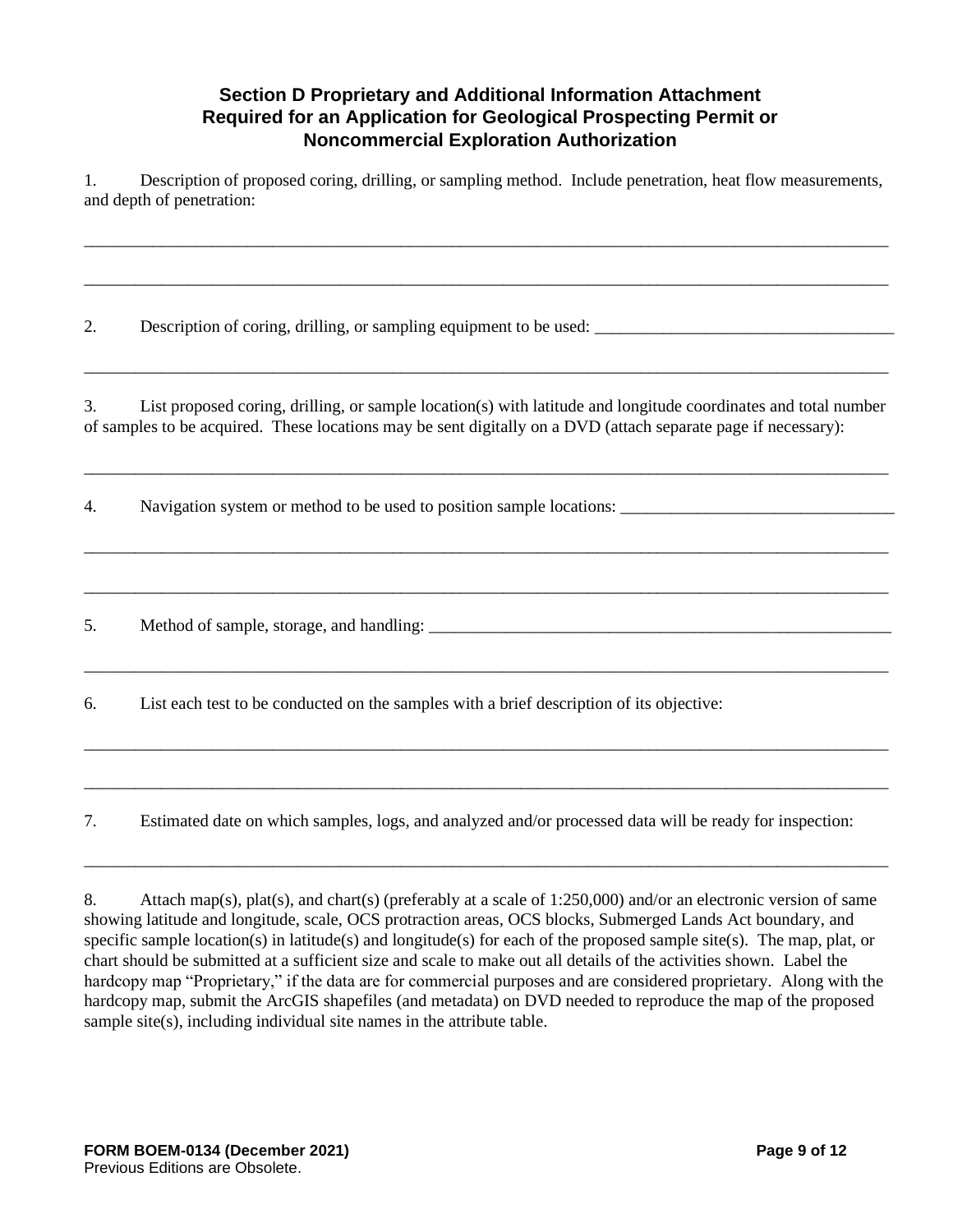## **Section D Proprietary and Additional Information Attachment Required for an Application for Geophysical Prospecting Permit or Noncommercial Exploration Authorization**

*Label separate attachments as BOEM-0134 Section D Proprietary and Additional Information Attachment.*

1. Detailed narrative, modeling of sound propagation, and visual description of the geophysical energy source(s) and receiver(s)/streamer(s) (receiving array):

\_\_\_\_\_\_\_\_\_\_\_\_\_\_\_\_\_\_\_\_\_\_\_\_\_\_\_\_\_\_\_\_\_\_\_\_\_\_\_\_\_\_\_\_\_\_\_\_\_\_\_\_\_\_\_\_\_\_\_\_\_\_\_\_\_\_\_\_\_\_\_\_\_\_\_\_\_\_\_\_\_\_\_\_\_\_\_\_\_\_\_\_\_\_

2. Attach a map view diagram that illustrates vessel(s) source and receiver(s) configuration. Label each vessel indicating its function and include the dimensions of tow fish, hull or davit-mounted instruments, streamer(s), etc. Indicate the number of chase and alternate vessels to be used, if applicable.

\_\_\_\_\_\_\_\_\_\_\_\_\_\_\_\_\_\_\_\_\_\_\_\_\_\_\_\_\_\_\_\_\_\_\_\_\_\_\_\_\_\_\_\_\_\_\_\_\_\_\_\_\_\_\_\_\_\_\_\_\_\_\_\_\_\_\_\_\_\_\_\_\_\_\_\_\_\_\_\_\_\_\_\_\_\_\_\_\_\_\_\_\_\_

3. List each energy source to be used (e.g., chirp profiler, sub bottom profiler, side scan sonar, fathometer, air gun or air gun array(s), towed dipole, etc.). Indicate the source's manufacturer, model, Source Level (SL) in dB re 1µPa @1m in water (RMS) and if applicable, Source Level (SL) in dB re 1µPa @1m in water (Peak to Peak). If the manufacturer does not provide a peak-to-peak level (many side scan sonars, etc.), please enter N/A. Additionally, provide the operational frequency ranges and any operational power settings.

| <b>Energy</b><br><b>Source</b> | <b>Manufacturer</b> | <b>Model</b> | <b>Array</b><br><sub>or</sub><br>Airgun<br>Size (cu.<br>in.) | <b>Source</b><br>Level<br>$(SL)$ in<br>dB re<br>$1\mu Pa$<br>$@1m$ in<br>water<br>(RMS) | <b>Source</b><br>Level<br>$(SL)$ in<br>dB re<br>$1\mu Pa$<br>$@1m$ in<br>water<br>(Peak to<br>Peak) | <b>Frequency</b><br>$(Hz-kHz)$<br>range) | Power<br><b>Modulation</b> | <b>Pulse</b><br>Length |
|--------------------------------|---------------------|--------------|--------------------------------------------------------------|-----------------------------------------------------------------------------------------|-----------------------------------------------------------------------------------------------------|------------------------------------------|----------------------------|------------------------|
|                                |                     |              |                                                              |                                                                                         |                                                                                                     |                                          |                            |                        |
|                                |                     |              |                                                              |                                                                                         |                                                                                                     |                                          |                            |                        |

For any geophysical source operating below 180kHz, provide the transmission loss distance from the sound source to the following SPL in RMS dB levels:

| dB level | <b>Distance from Source</b> |
|----------|-----------------------------|
| 190 dB   |                             |
| 180 dB   |                             |
| 160 dB   |                             |

4. Shot (energy pulse) frequency per linear mile (statute): \_\_\_\_\_\_\_\_\_\_\_\_\_\_\_\_\_\_\_\_\_\_\_\_\_\_\_\_\_\_\_\_\_\_\_\_\_\_\_\_\_\_\_

5. Towing depth  $(ft/m)$  of the energy source:

6. Towing depth  $(ft/m)$  of the receiver(s):  $\frac{1}{2}$   $\frac{1}{2}$   $\frac{1}{2}$   $\frac{1}{2}$   $\frac{1}{2}$   $\frac{1}{2}$   $\frac{1}{2}$   $\frac{1}{2}$   $\frac{1}{2}$   $\frac{1}{2}$   $\frac{1}{2}$   $\frac{1}{2}$   $\frac{1}{2}$   $\frac{1}{2}$   $\frac{1}{2}$   $\frac{1}{2}$   $\frac{1}{2}$   $\frac{1}{2}$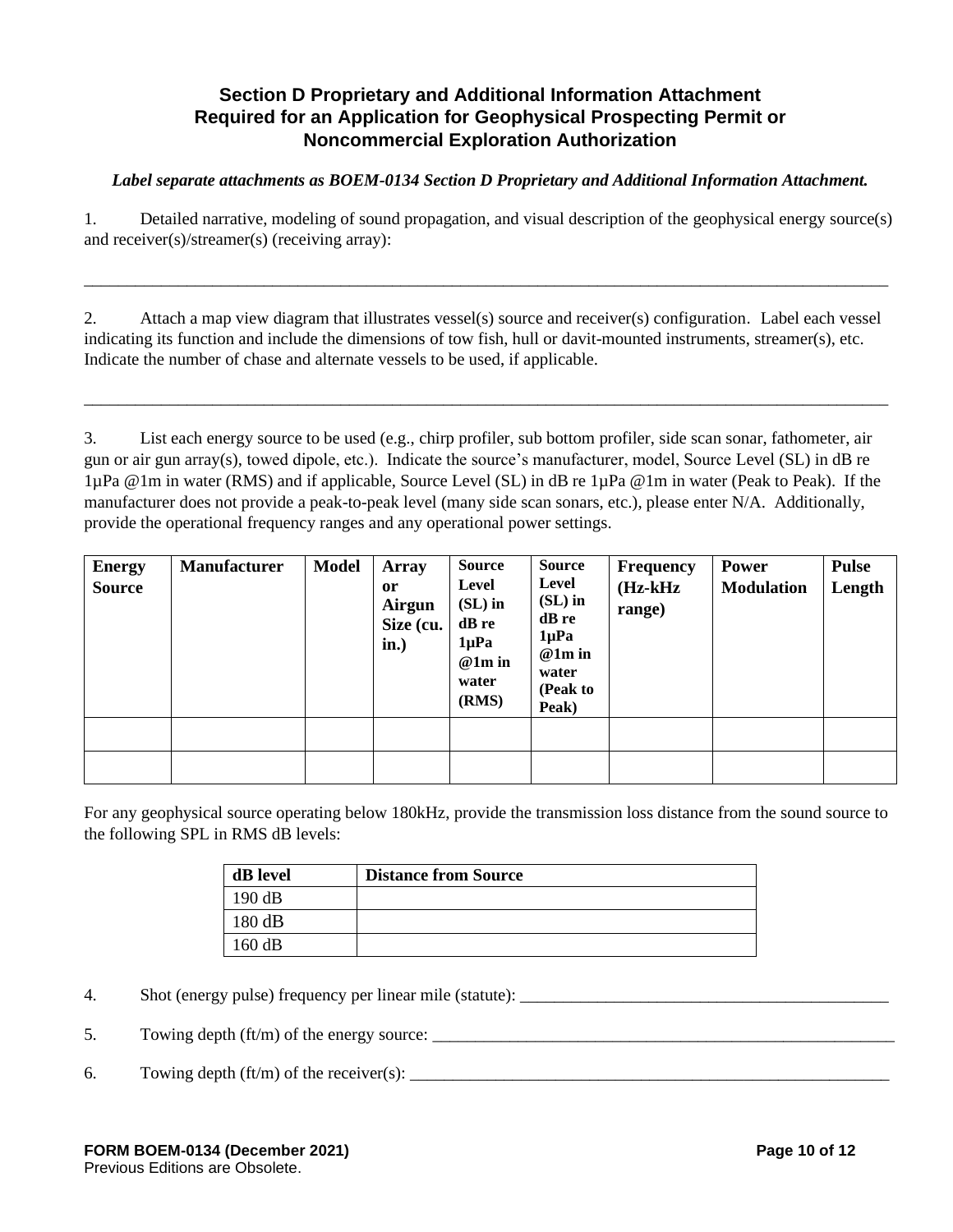7. For controlled-source electromagnetic (CSEM), ocean bottom node (OBN), magnetotelluric, and ocean bottom cable (OBC) surveys, describe the node deployment and retrieval procedures. Indicate the location (latitude and longitude coordinates), number, and spacing of any ocean bottom receivers, cables, and anchors. If anchors will not be retrieved, provide the physical composition and rate of decomposition. Location data may be submitted digitally on a DVD (attach separate page if necessary).

8. Navigation/positioning system, and if relevant, method used to position shotpoint locations and or ocean bottom receivers:

\_\_\_\_\_\_\_\_\_\_\_\_\_\_\_\_\_\_\_\_\_\_\_\_\_\_\_\_\_\_\_\_\_\_\_\_\_\_\_\_\_\_\_\_\_\_\_\_\_\_\_\_\_\_\_\_\_\_\_\_\_\_\_\_\_\_\_\_\_\_\_\_\_\_\_\_\_\_\_\_\_\_\_\_\_\_\_\_\_\_\_\_\_\_

\_\_\_\_\_\_\_\_\_\_\_\_\_\_\_\_\_\_\_\_\_\_\_\_\_\_\_\_\_\_\_\_\_\_\_\_\_\_\_\_\_\_\_\_\_\_\_\_\_\_\_\_\_\_\_\_\_\_\_\_\_\_\_\_\_\_\_\_\_\_\_\_\_\_\_\_\_\_\_\_\_\_\_\_\_\_\_\_\_\_\_\_\_\_

\_\_\_\_\_\_\_\_\_\_\_\_\_\_\_\_\_\_\_\_\_\_\_\_\_\_\_\_\_\_\_\_\_\_\_\_\_\_\_\_\_\_\_\_\_\_\_\_\_\_\_\_\_\_\_\_\_\_\_\_\_\_\_\_\_\_\_\_\_\_\_\_\_\_\_\_\_\_\_\_\_\_\_\_\_\_\_\_\_\_\_\_\_\_

\_\_\_\_\_\_\_\_\_\_\_\_\_\_\_\_\_\_\_\_\_\_\_\_\_\_\_\_\_\_\_\_\_\_\_\_\_\_\_\_\_\_\_\_\_\_\_\_\_\_\_\_\_\_\_\_\_\_\_\_\_\_\_\_\_\_\_\_\_\_\_\_\_\_\_\_\_\_\_\_\_\_\_\_\_\_\_\_\_\_\_\_\_\_

9. Proposed areal extent (blocks) for survey, and total number of line miles proposed for survey:

10. Estimated date (month and year) on which final data will be available for all proposed data sets:

11. Attach map(s), plat(s), and chart(s) (preferably at a scale of 1:250,000) and/or an electronic version of same showing latitude and longitude, scale, OCS protraction areas, OCS blocks, and Submerged Lands Act boundary. The map, plat, or chart should be submitted at a sufficient size and scale to make out all details of the activities shown. The map should be labeled "Proprietary" if the data are for commercial purposes and are considered proprietary. For 2D data acquisition, provide specific track lines with line identifications with the total number of line miles proposed, or a representative polygon and total number of blocks for 3D surveys. Along with the hardcopy map, submit the ArcGIS shapefiles (and metadata) on DVD needed to reproduce the map for 2D track lines and include individual line names in the attribute table. For 3D surveys, submit the ArcGIS shapefile (and metadata) for the representative polygon.